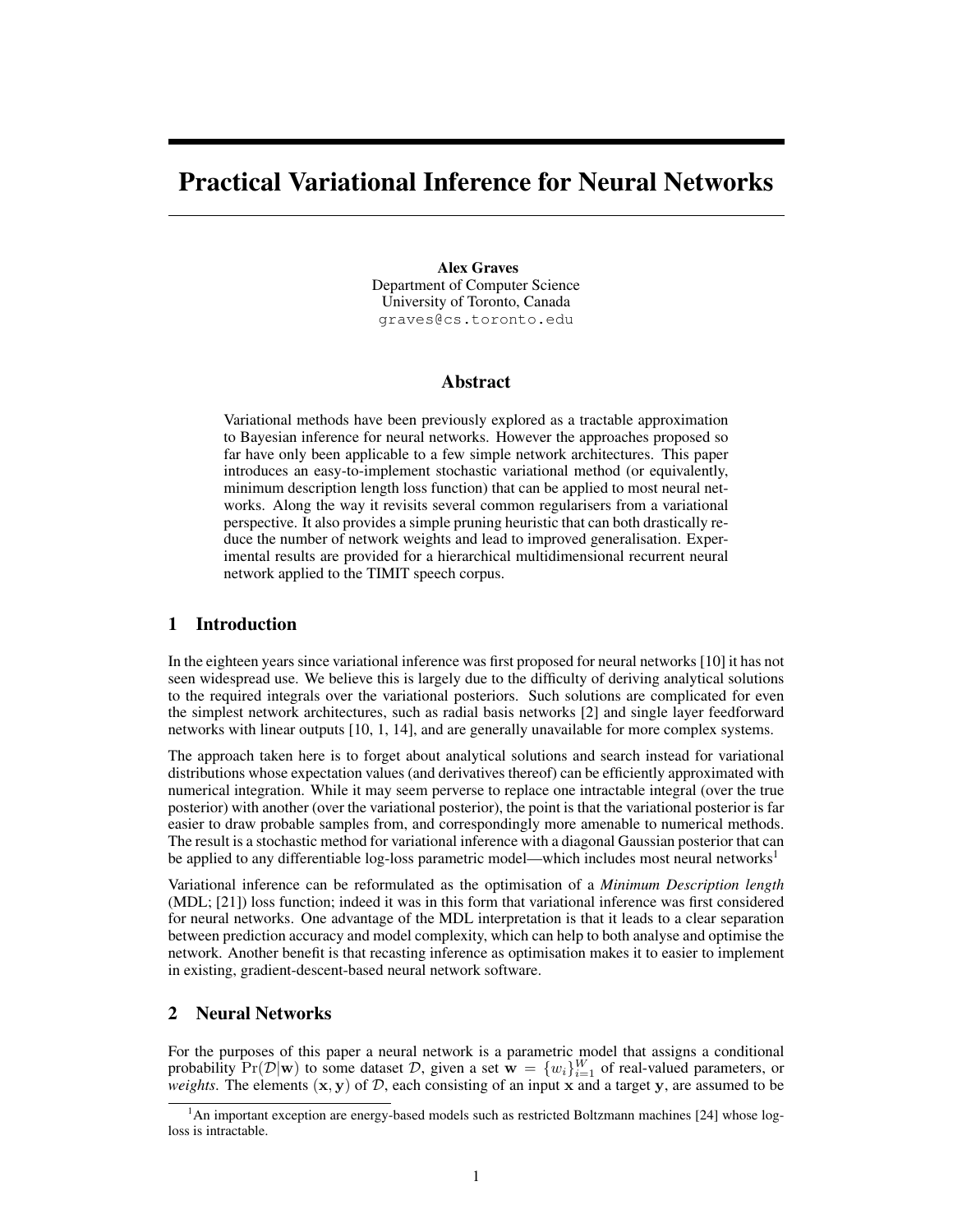drawn independently from a joint distribution  $p(x, y)^2$ . The *network loss*  $L^N(w, \mathcal{D})$  is defined as the negative log probability of the data given the weights.

$$
L^{N}(\mathbf{w}, \mathcal{D}) = -\ln \Pr(\mathcal{D}|\mathbf{w}) = -\sum_{(\mathbf{x}, \mathbf{y}) \in \mathcal{D}} \ln \Pr(\mathbf{y}|\mathbf{x}, \mathbf{w})
$$
(1)

The logarithm could be taken to any base, but to avoid confusion we will use the natural logarithm In throughout. We assume that the partial derivatives of  $L^N(\mathbf{w}, \mathcal{D})$  with respect to the network weights can be efficiently calculated (using, for example, backpropagation or backpropagation through time [22]).

## 3 Variational Inference

Performing Bayesian inference on a neural network requires the posterior distribution of the network weights given the data. If the weights have a prior probability  $P(\mathbf{w}|\alpha)$  that depends on some parameters  $\alpha$ , the posterior can be written  $Pr(\mathbf{w}|\mathcal{D}, \alpha)$ . Unfortunately, for most neural networks  $Pr(\mathbf{w}|\mathcal{D}, \alpha)$  cannot be calculated analytically, or even efficiently sampled from. Variational inference addresses this problem by approximating  $Pr(\mathbf{w}|\mathcal{D}, \alpha)$  with a more tractable distribution  $Q(\mathbf{w}|\boldsymbol{\beta})$ . The approximation is fitted by minimising the *variational free energy* F with respect to the parameters  $\beta$ , where

$$
\mathcal{F} = -\left\langle \ln \left[ \frac{\Pr(\mathcal{D}|\mathbf{w}) P(\mathbf{w}|\alpha)}{Q(\mathbf{w}|\beta)} \right] \right\rangle_{\mathbf{w} \sim Q(\beta)} \tag{2}
$$

and for some function g of a random variable x with distribution  $p(x)$ ,  $\langle g \rangle_{x \sim p}$  denotes the expectation of g over p. A fully Bayesian approach would infer the prior parameters  $\alpha$  from a hyperprior; however in this paper they are found by simply minimising  $\mathcal F$  with respect to  $\alpha$  as well as  $\beta$ .

## 4 Minimum Description Length

 $\mathcal F$  can be reinterpreted as a minimum description length loss function [12] by rearranging Eq. (2) and substituting in from Eq. (1) to get

$$
\mathcal{F} = \langle L^N(\mathbf{w}, \mathcal{D}) \rangle_{\mathbf{w} \sim Q(\boldsymbol{\beta})} + D_{KL}(Q(\boldsymbol{\beta}) || P(\boldsymbol{\alpha})), \tag{3}
$$

where  $D_{KL}(Q(\boldsymbol{\beta})||P(\boldsymbol{\alpha}))$  is the Kullback-Leibler divergence between  $Q(\boldsymbol{\beta})$  and  $P(\boldsymbol{\alpha})$ . Shannon's source coding theorem [23] tells us that the first term on the right hand side of Eq. (3) is a lower bound on the expected amount of information (measured in *nats*, due to the use of natural logarithms) required to transmit the targets in  $D$  to a receiver who knows the inputs, using the outputs of a network whose weights are sampled from  $Q(\beta)$ . Since this term decreases as the network's prediction accuracy increases, we identify it as the *error loss*  $L^{E}(\beta, \mathcal{D})$ :

$$
L^{E}(\boldsymbol{\beta}, \mathcal{D}) = \langle L^{N}(\mathbf{w}, \mathcal{D}) \rangle_{\mathbf{w} \sim Q(\boldsymbol{\beta})}
$$
(4)

Shannon's bound can almost be achieved in practice using arithmetic coding [26]. The second term on the right hand side of Eq. (3) is the expected number of nats required by a receiver who knows  $P(\alpha)$  to pick a sample from  $Q(\beta)$ . Since this term measures the cost of 'describing' the network weights to the receiver, we identify it as the *complexity loss*  $L^C(\boldsymbol{\alpha}, \boldsymbol{\beta})$ :

$$
L^{C}(\alpha, \beta) = D_{KL}(Q(\beta)||P(\alpha))
$$
\n(5)

 $L^C(\alpha, \beta)$  can be realised with *bits-back* coding [25, 10]. Although originally conceived as a thought experiment, bits-back coding has been used for an actual compression scheme [5]. Putting the terms together F can be rephrased as an MDL loss function  $L(\alpha, \beta, \mathcal{D})$  that measures the total number of nats required to transmit the training targets using the network, given  $\alpha$  and  $\beta$ :

$$
L(\alpha, \beta, \mathcal{D}) = L^{E}(\beta, \mathcal{D}) + L^{C}(\alpha, \beta)
$$
\n(6)

The network is then trained on D by minimising  $L(\alpha, \beta, \mathcal{D})$  with respect to  $\alpha$  and  $\beta$ , just like an ordinary neural network loss function. One advantage of using a transmission cost as a loss

<sup>&</sup>lt;sup>2</sup>Unsupervised learning can be treated as a special case where  $\mathbf{x} = \emptyset$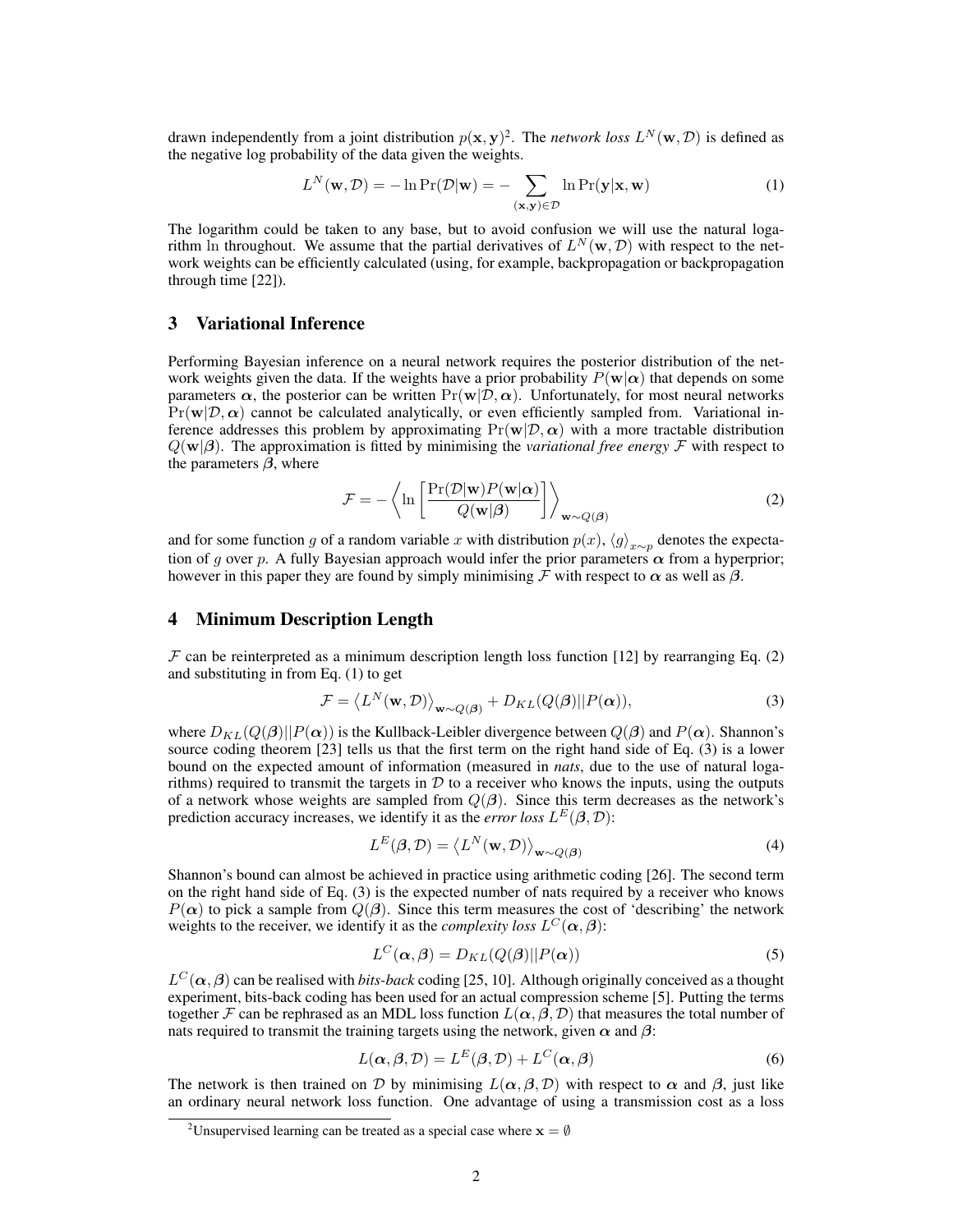function is that we can immediately determine whether the network has compressed the targets past a reasonable benchmark (such as that given by an off-the-shelf compressor). If it has, we can be fairly certain that the network is learning underlying patterns in the data and not simply memorising the training set. We would therefore expect it to generalise well to new data. In practice we have found that as long as significant compression is taking place, decreasing  $L(\alpha, \beta, D)$  on the training set does not increase  $L^E(\beta, \mathcal{D})$  on the test set, and it is therefore unnecessary to sacrifice any training data for early stopping.

Two transmission costs were ignored in the above discussion. One is the cost of transmitting the model with w unspecified (for example software that implements the network architecture, the training algorithm etc.). The other is the cost of transmitting the prior. If either of these are used to encode a significant amount of information about  $D$ , the MDL principle will break down and the generalisation guarantees that come with compression will be lost. The easiest way to prevent this is to keep both costs very small compared to  $D$ . In particular the prior should not contain too many parameters.

# 5 Choice of Distributions

We now derive the form of  $L^E(\beta,\mathcal{D})$  and  $L^C(\alpha,\beta)$  for various choices of  $Q(\beta)$  and  $P(\alpha)$ . We also derive the gradients of  $L^E(\beta, \mathcal{D})$  and  $L^C(\alpha, \beta)$  with respect to  $\beta$  and the optimal values of  $\alpha$  given  $\beta$ . All continuous distributions are implicitly assumed to be quantised at some very fine resolution, and we will limit ourselves to diagonal posteriors of the form  $Q(\beta) = \prod_{i=1}^{W} q_i(\beta_i)$ , meaning that  $L^{C}(\boldsymbol{\alpha},\boldsymbol{\beta})=\sum_{i=1}^{W}D_{KL}(q_i(\beta_i)||P(\boldsymbol{\alpha})).$ 

#### 5.1 Delta Posterior

Perhaps the simplest nontrivial distribution for  $Q(\beta)$  is a *delta distribution* that assigns probability 1 to a particular set of weights w and 0 to all other weights. In this case  $\beta = w$ ,  $L^{E}(\beta, \mathcal{D}) =$  $L^N(\mathbf{w},\mathcal{D})$  and  $L^C(\alpha,\beta)=L^C(\alpha,\mathbf{w})=-logP(\mathbf{w}|\alpha)+C$ . where C is a constant that depends only on the discretisation of  $Q(\beta)$ . Although C has no effect on the gradient used for training, it is usually large enough to ensure that the network cannot compress the data using the coding scheme described in the previous section<sup>3</sup>. If the prior is uniform, and all realisable weight values are equally likely then  $L^C(\alpha, \beta)$  is a constant and we recover ordinary maximum likelihood training.

If the prior is a Laplace distribution then  $\alpha = \{\mu, b\}$ ,  $P(\mathbf{w}|\alpha) = \prod_{i=1}^{W} \frac{1}{2b} \exp\left(-\frac{|w_i - \mu|}{b}\right)$  and

$$
L^{C}(\alpha, \mathbf{w}) = W \ln 2b + \frac{1}{b} \sum_{i=1}^{W} |w_i - \mu| + C \implies \frac{\partial L^{C}(\alpha, \mathbf{w})}{\partial w_i} = \frac{sgn(w_i - \mu)}{b}
$$
(7)

If  $\mu = 0$  and b is fixed, this is equivalent to ordinary L1 regularisation. However we can instead determine the optimal prior parameters  $\hat{\alpha}$  for w as follows:  $\hat{\mu} = \mu_{1/2}(\mathbf{w})$  (the median weight value) and  $\hat{b} = \frac{1}{W} \sum_{i=1}^{W} |w_i - \hat{\mu}|.$ 

If the prior is Gaussian then  $\alpha = \{\mu, \sigma^2\}, P(\mathbf{w}|\alpha) = \prod_{i=1}^{W} \frac{1}{\sqrt{2\pi}}$  $rac{1}{2\pi\sigma^2}$  exp  $\left(-\frac{(w_i-\mu)^2}{2\sigma^2}\right)$  $\frac{(i-\mu)^2}{2\sigma^2}$  and

$$
L^{C}(\alpha, \mathbf{w}) = W \ln(\sqrt{2\pi\sigma^2}) + \frac{1}{2\sigma^2} \sum_{i=1}^{W} (w_i - \mu)^2 + C \implies \frac{\partial L^{C}(\alpha, \mathbf{w})}{\partial w_i} = \frac{w_i - \mu}{\sigma^2}
$$
(8)

With  $\mu = 0$  and  $\sigma^2$  fixed this is equivalent to L2 regularisation (also known as *weight decay* for neural networks). The optimal  $\hat{\alpha}$  given w are  $\hat{\mu} = \frac{1}{W} \sum_{i=1}^{W} w_i$  and  $\hat{\sigma}^2 = \frac{1}{W} \sum_{i=1}^{W} (w_i - \hat{\mu})^2$ 

#### 5.2 Gaussian Posterior

A more interesting distribution for  $Q(\beta)$  is a diagonal Gaussian. In this case each weight requires a separate mean and variance, so  $\beta = {\mu, \sigma^2}$  with the mean vector  $\mu$  and variance vector  $\sigma^2$  both

 $3$ The floating point resolution of the computer architecture used to train the network could in principle be used to upper-bound the discretisation constant, and hence the compression; but in practice the bound would be prohibitively high.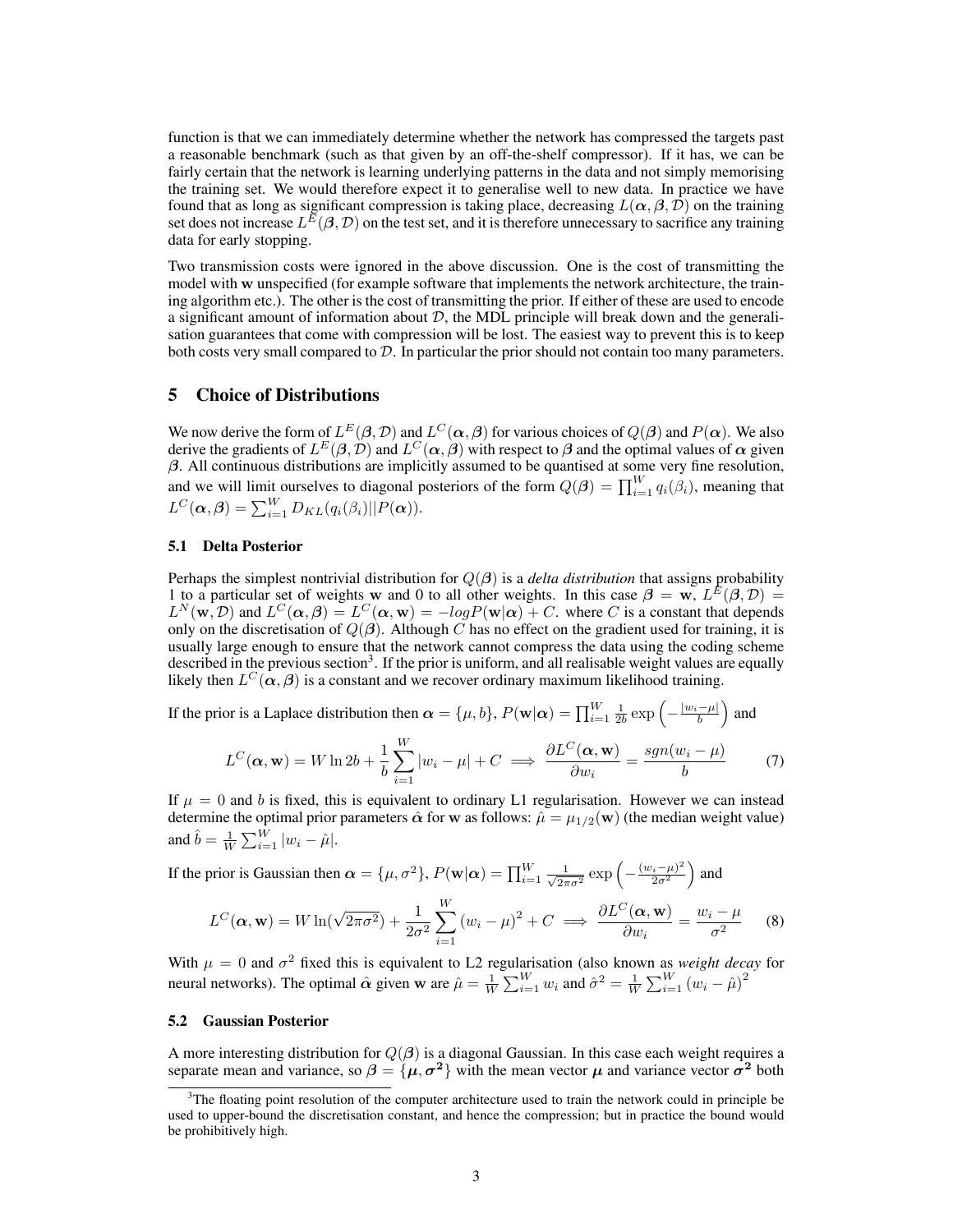the same size as w. For a general network architecture we cannot compute either  $L^{E}(\beta, \mathcal{D})$  or its derivatives exactly, so we resort to sampling. Applying Monte-Carlo integration to Eq. (4) gives

$$
L^{E}(\boldsymbol{\beta}, \mathcal{D}) \approx \frac{1}{S} \sum_{k=1}^{S} L^{N}(\mathbf{w}^{k}, \mathcal{D})
$$
\n(9)

with  $\mathbf{w}^k$  drawn independently from  $Q(\boldsymbol{\beta})$ . A combination of the Gaussian characteristic function and integration by parts can be used to derive the following identities for the derivatives of multivariate Gaussian expectations [18]:

$$
\nabla_{\mu} \left\langle V(a) \right\rangle_{a \sim \mathcal{N}} = \left\langle \nabla_{a} V(a) \right\rangle_{a \sim \mathcal{N}}, \qquad \nabla_{\Sigma} \left\langle V(a) \right\rangle_{a \sim \mathcal{N}} = \frac{1}{2} \left\langle \nabla_{a} \nabla_{a} V(a) \right\rangle_{a \sim \mathcal{N}} \tag{10}
$$

where N is a multivariate Gaussian with mean vector  $\mu$  and covariance matrix  $\Sigma$ , and V is an arbitrary function of  $\alpha$ . Differentiating Eq. (4) and applying these identities yields

$$
\frac{\partial L^{E}(\boldsymbol{\beta}, \mathcal{D})}{\partial \mu_{i}} = \left\langle \frac{\partial L^{N}(\mathbf{w}, \mathcal{D})}{\partial w_{i}} \right\rangle_{\mathbf{w} \sim Q(\boldsymbol{\beta})} \approx \frac{1}{S} \sum_{k=1}^{S} \frac{\partial L^{N}(\mathbf{w}^{k}, \mathcal{D})}{\partial w_{i}} \tag{11}
$$

$$
\frac{\partial L^{E}(\boldsymbol{\beta}, \mathcal{D})}{\partial \sigma_{i}^{2}} = \frac{1}{2} \left\langle \frac{\partial^{2} L^{N}(\mathbf{w}, \mathcal{D})}{\partial w_{i}^{2}} \right\rangle_{\mathbf{w} \sim Q(\boldsymbol{\beta})} \approx \frac{1}{2} \left\langle \left[ \frac{\partial L^{N}(\mathbf{w}, \mathcal{D})}{\partial w_{i}} \right]^{2} \right\rangle_{\mathbf{w} \sim Q(\boldsymbol{\beta})} \approx \frac{1}{2S} \sum_{k=1}^{S} \left[ \frac{\partial L^{N}(\mathbf{w}^{k}, \mathcal{D})}{\partial w_{i}} \right]^{2}
$$
\n(12)

where the first approximation in Eq.  $(12)$  comes from substituting the negative diagonal of the empirical Fisher information matrix for the diagonal of the Hessian. This approximation is exact if the conditional distribution  $Pr(\mathcal{D}|\mathbf{w})$  matches the empirical distribution of  $\mathcal{D}$  (i.e. if the network perfectly models the data); we would therefore expect it to improve as  $L^E(\beta, \mathcal{D})$  decreases. For simple networks whose second derivatives can be calculated efficiently the approximation is unnecessary and the diagonal Hessian can be sampled instead.

A simplification of the above distribution is to consider the variances of  $Q(\beta)$  fixed and optimise only the means. Then the sampling used to calculate the derivatives in Eq. (11) is equivalent to adding zero-mean, fixed-variance Gaussian noise to the network weights during training. In particular, if the prior  $P(\alpha)$  is uniform and a single weight sample is taken for each element of  $D$ , then minimising  $L(\alpha, \beta, \mathcal{D})$  is identical to minimising  $L^N(\mathbf{w}, \mathcal{D})$  with *weight noise* or *synaptic noise* [13]. Note that the quantisation of the uniform prior adds a large constant to  $L^C(\alpha, \beta)$ , making it unfeasible to compress the data with our MDL coding scheme; in practice early stopping is required to prevent overfitting when training with weight noise.

If the prior is Gaussian then  $\alpha = {\mu, \sigma^2}$  and

$$
L^{C}(\boldsymbol{\alpha},\boldsymbol{\beta})=\sum_{i=1}^{W}\ln\frac{\sigma}{\sigma_{i}}+\frac{1}{2\sigma^{2}}\left[\left(\mu_{i}-\mu\right)^{2}+\sigma_{i}^{2}-\sigma^{2}\right]
$$
(13)

$$
\implies \frac{\partial L^C(\alpha, \beta)}{\partial \mu_i} = \frac{\mu_i - \mu}{\sigma^2}, \qquad \frac{\partial L^C(\alpha, \beta)}{\partial \sigma_i^2} = \frac{1}{2} \left[ \frac{1}{\sigma^2} - \frac{1}{\sigma_i^2} \right] \tag{14}
$$

The optimal prior parameters  $\hat{\alpha}$  given  $\beta$  are

$$
\hat{\mu} = \frac{1}{W} \sum_{i=1}^{W} \mu_i, \qquad \hat{\sigma}^2 = \frac{1}{W} \sum_{i=1}^{W} \left[ \sigma_i^2 + (\mu_i - \hat{\mu})^2 \right]
$$
\n(15)

If a Gaussian prior is used with the fixed variance 'weight noise' posterior described above, it is still possible to choose the optimal prior parameters for each  $\beta$ . This requires only a slight modification of standard weight-noise training, with the derivatives on the left of Eq. (14) added to the weight gradient and  $\alpha$  optimised after every weight update. But because the prior is no longer uniform the network is able to compress the data, making it feasible to dispense with early stopping.

The terms in the sum on the right hand side of Eq. (13) are the complexity costs of individual network weights. These costs give valuable insight into the internal structure of the network, since (with a limited budget of bits to spend) the network will assign more bits to more important weights. Importance can be used, for example, to prune away spurious weights [15] or determine which inputs are relevant [16].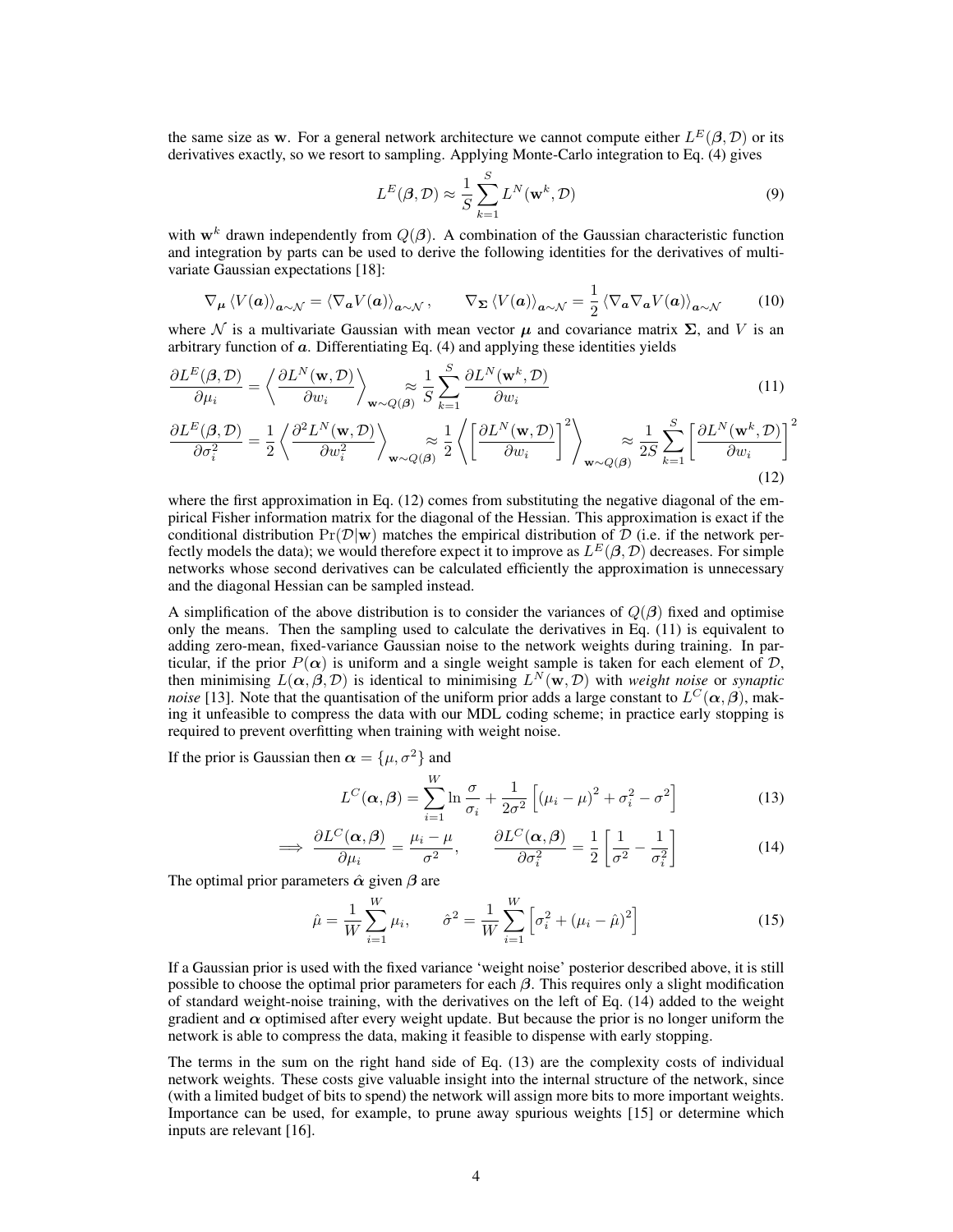# 6 Optimisation

If the derivatives of  $L^E(\beta,\mathcal{D})$  are stochastic, we require an optimiser that can tolerate noisy gradient estimates. Steepest descent with momentum [19] and RPROP [20] both work well in practice.

Although stochastic derivatives should in principle be estimated using the same weight samples for the entire dataset, it is in practice much more efficient to pick different weight samples for each  $(x, y) \in \mathcal{D}$ . If both the prior and posterior are Gaussian this yields

$$
\frac{\partial L(\alpha, \beta, \mathcal{D})}{\partial \mu_i} \approx \frac{\mu_i - \mu}{\sigma^2} + \sum_{(\mathbf{x}, \mathbf{y}) \in \mathcal{D}} \frac{1}{S} \sum_{k=1}^S \frac{\partial L^N(\mathbf{w}^k, \mathbf{x}, \mathbf{y})}{\partial w_i}
$$
(16)

$$
\frac{\partial L(\boldsymbol{\alpha}, \boldsymbol{\beta}, \mathcal{D})}{\partial \sigma_i^2} \approx \frac{1}{2} \left[ \frac{1}{\sigma^2} - \frac{1}{\sigma_i^2} \right] + \sum_{(\mathbf{x}, \mathbf{y}) \in \mathcal{D}} \frac{1}{2S} \sum_{k=1}^S \left[ \frac{\partial L^N(\mathbf{w}^k, \mathbf{x}, \mathbf{y})}{\partial w_i} \right]^2 \tag{17}
$$

where  $L^N(\mathbf{w}^k, \mathbf{x}, \mathbf{y}) = -\ln \Pr(\mathbf{y}|\mathbf{x}, \mathbf{w})$  and a separate set of S weight samples  $\{\mathbf{w}^k\}_{k=1}^S$  is drawn from  $Q(\beta)$  for each  $(x, y)$ . For large datasets it is usually sufficient to set  $S = 1$ ; however performance can in some cases be substantially improved by using more samples, at the cost of longer training times.

If the data is divided into B equally-sized batches such that  $\mathcal{D} = \{b_j\}_{j=1}^B$ , and an 'online' optimiser is used, with the parameters updated after each batch gradient calculation, the following online loss function (and corresponding derivatives) should be employed:

$$
L(\boldsymbol{\alpha}, \boldsymbol{\beta}, b_j) = \frac{1}{B} L^C(\boldsymbol{\alpha}, \boldsymbol{\beta}) + L^E(\boldsymbol{\beta}, b_j)
$$
\n(18)

Note the  $1/B$  factor for the complexity loss. This is because the weights (to which the complexity cost applies) are only transmitted once for the entire dataset, whereas the error cost must be transmitted separately for each batch.

During training, the prior parameters  $\alpha$  should be set to their optimal values after every update to β. For more complex priors where the optimal  $\alpha$  cannot be found in closed form (such as mixture distributions),  $\alpha$  and  $\beta$  can instead be optimised simultaneously with gradient descent [17, 10].

Ideally a trained network should be evaluated on some previously unseen input  $x'$  using the expected distribution  $\langle Pr(.|\mathbf{x}',\mathbf{w}) \rangle_{\mathbf{w} \sim Q(\boldsymbol{\beta})}$ . However the *maximum a posteriori* approximation  $Pr(.|\mathbf{x}',\mathbf{w}^*)$ , where  $w^*$  is the mode of  $Q(\hat{\beta})$ , appears to work well in practice (at least for diagonal Gaussian posteriors). This is equivalent to removing weight noise during testing.

# 7 Pruning

Removing weights from a neural network (a process usually referred to as *pruning*) has been repeatedly proposed as a means of reducing complexity and thereby improving generalisation [15, 7]. This would seem redundant for variational inference, which automatically limits the network complexity. However pruning can reduce the computational cost and memory demands of the network. Furthermore we have found that if the network is retrained after pruning, the final performance can be improved. A possible explanation is that pruning reduces the noise in the gradient estimates (because the pruned weights are not sampled) without increasing network complexity.

Weights w that are more probable under  $Q(\boldsymbol{\beta})$  tend to give lower  $L^N(\mathbf{w}, \mathcal{D})$  and pruning a weight is equivalent to fixing it to zero. These two facts suggest a pruning heuristic where a weight is removed if its probability density at zero is sufficiently high under  $Q(\beta)$ . For a diagonal posterior we can define the *relative* probability of each  $w_i$  at zero as the density of  $q_i(\beta_i)$  at zero divided by the density of  $q_i(\beta_i)$  at its mode. We can then define a pruning heuristic by removing all weights whose relative probability at zero exceeds some threshold  $\gamma$ , with  $0 \le \gamma \le 1$ . If  $q_i(\beta_i)$  is Gaussian this yields

$$
\exp\left(-\frac{\mu_i^2}{2\sigma_i^2}\right) > \gamma \implies \left|\frac{\mu_i}{\sigma_i}\right| < \lambda \tag{19}
$$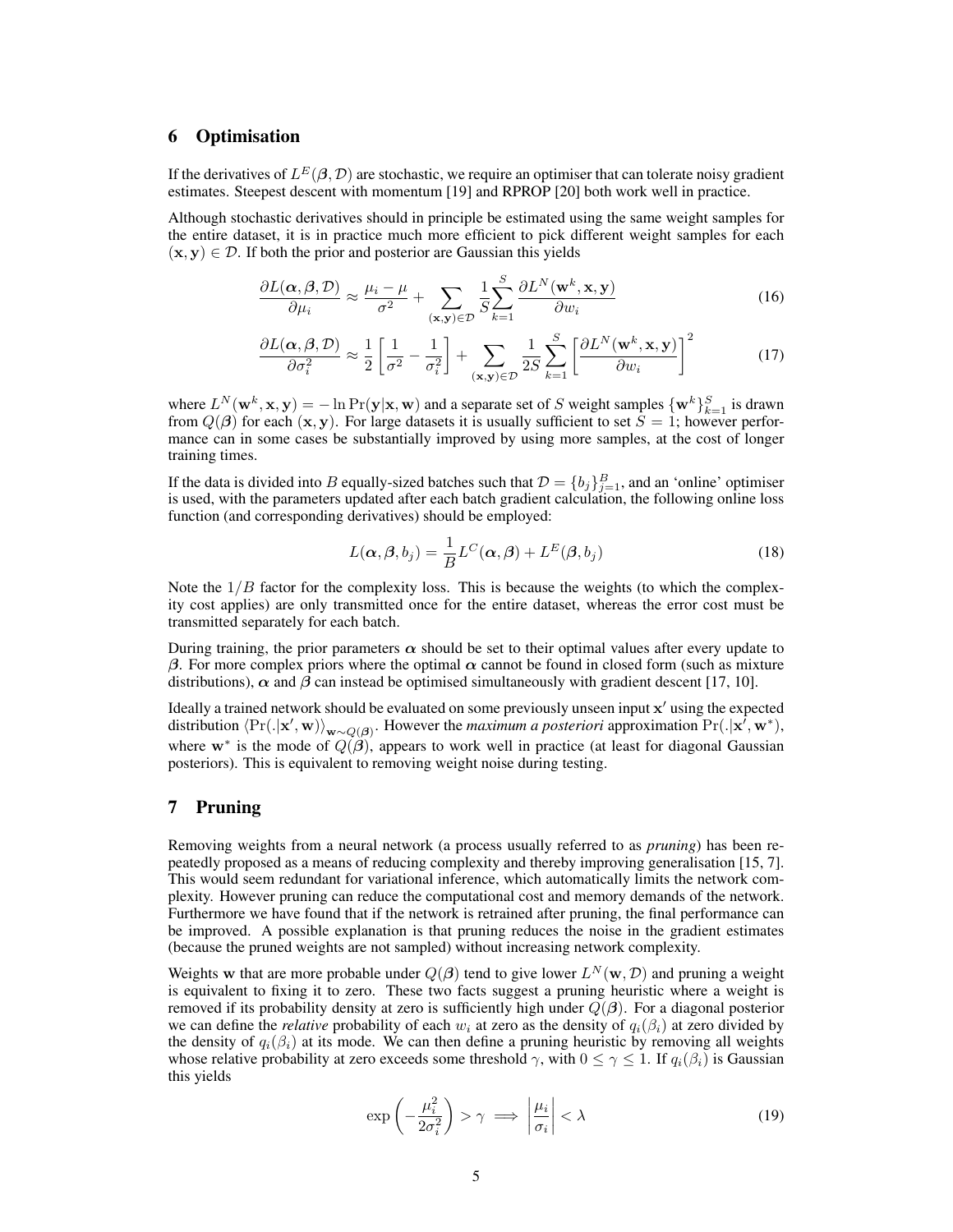

"In wage negotiations the industry bargains as a unit with a single union."

Figure 1: Two representations of a TIMIT utterance. Note the lower resolution and greater decorrelation of the MFC coefficients (top) compared to the spectrogram (bottom).

where we have used the reparameterisation  $\lambda = \sqrt{-2\ln \gamma}$ , with  $\lambda \ge 0$ . If  $\lambda = 0$  no weights are pruned. As  $\lambda$  grows the amount of pruning increases, and the probability of the pruned weight vector under  $Q(\beta)$  (and therefore the likely network performance) decreases. A good rule of thumb for how high  $\lambda$  can safely be set is the point at which the pruned weights become less probable than an *average* weight sampled from  $q_i(\beta_i)$ . For a Gaussian this is

$$
\lambda = \sqrt{2 \ln \sqrt{2}} \approx 0.83\tag{20}
$$

If the network is retrained after pruning, the cost of transmitting which weights have been removed should in principle be added to  $\hat{L}^C(\alpha, \beta)$  (since this information could be used to overfit the training data). However the extra cost does not depend on the network parameters, and can therefore be ignored for the purposes of optimisation.

When a Gaussian prior is used its mean tends to be near zero. This implies that 'cheaper' weights, where  $q_i(\beta_i) \approx P(\alpha)$ , have high relative probability at zero and are thus more likely to be pruned.

# 8 Experiments

We tested all the combinations of posterior and prior described in Section 5 on a hierarchical multidimensional recurrent neural network [9] trained to do phoneme recognition on the TIMIT speech corpus [4]. We also assessed the pruning heuristic from Section 7 by applying it with various thresholds to a trained network and observing the impact on performance and network size.

TIMIT is a popular phoneme recognition benchmark. The core training and test sets (which we used for our experiments) contain respectively 3696 and 192 phonetically transcribed utterances. We defined a validation set by randomly selecting 184 sequences from the training set. The reduced set of 39 phonemes [6] was used during both training and testing. The audio data was presented to the network in the form of spectrogram images. One such image is contrasted with the mel-frequency cepstrum representation used for most speech recognition systems in Fig. 1.

Hierarchical multidimensional recurrent neural networks containing Long Short-Term Memory [11] hidden layers and a CTC output layer [8] have proven effective for offline handwriting recognition [9]. The same architecture is employed here, with a spectrogram in place of a handwriting image, and phoneme labels in place of characters. Since the network scans through the spectrogram in all directions, both vertical and horizontal correlations can be captured.

The network topology was identical for all experiments. It was the same as that of the handwriting recognition network in [9] except that the dimensions of the three subsampling windows used to progressively decrease resolution were now  $2 \times 4$ ,  $2 \times 4$  and  $1 \times 4$ , and the CTC layer now contained 40 output units (one for each phoneme, plus an extra for 'blank'). This gave a total of 15 layers, 1306 units (not counting the inputs or bias), and 139,536 weights. All network parameters were trained with online steepest descent (weight updates after every sequence) using a learning rate of 10<sup>−</sup><sup>4</sup> and a momentum of 0.9. For the networks with stochastic derivatives (i.e those with Gaussian posteriors) a single weight sample was drawn for each sequence. Prefix search CTC decoding [8] was used to transcribe the test set, with probability threshold 0.995. When parameters in the posterior or prior were fixed, the best value was found empirically. All networks were initialised with random weights (or random weight means if the posterior was Gaussian), chosen from a Gaussian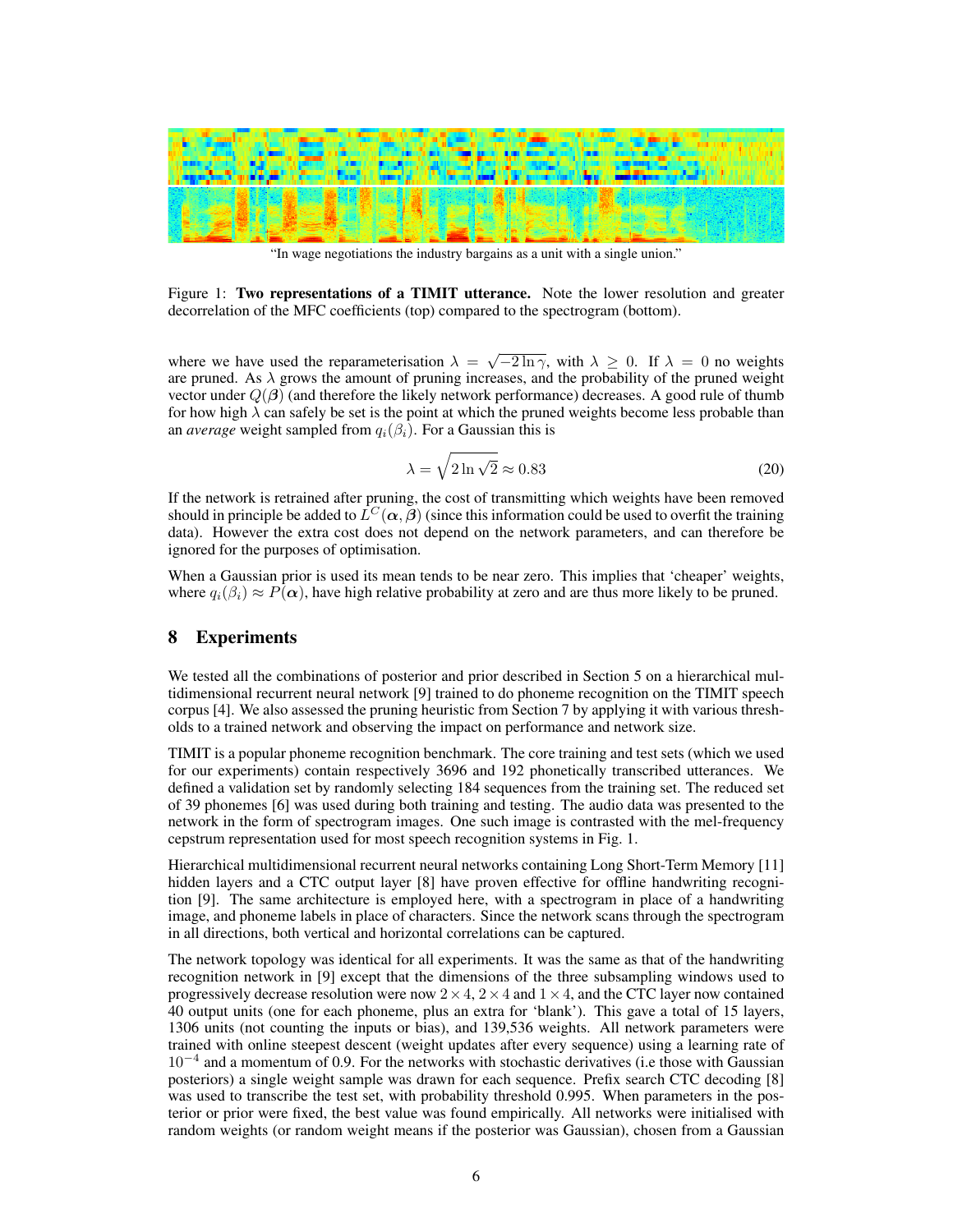

Figure 2: **Error curves for four networks during training.** The green, blue and red curves correspond to the average per-sequence error loss  $L^{\bar{E}}(\beta, \mathcal{D})$  on the training, test and validation sets respectively. Adaptive weight noise does not overfit, and normal weight noise overfits much more slowly than maximum likelihood. Adaptive weight noise led to longer training times and noisier error curves.

Table 1: Results for different priors and posteriors. All distribution parameters were learned by the network unless fixed values are specified. 'Error' is the *phoneme error rate* on the core test set (total edit distance between the network transcriptions and the target transcriptions, multiplied by 100). 'Epochs' is the number of passes through the training set after which the error was recorded. 'Ratio' is the compression ratio of the training set transcription targets relative to a uniform code over the 39 phoneme labels ( $\approx$  5.3 bits per phoneme); this could only be calculated for the networks with Gaussian priors and posteriors.

| Name                         | Posterior                | Prior                           | Error | Epochs | Ratio |
|------------------------------|--------------------------|---------------------------------|-------|--------|-------|
| Adaptive L1                  | Delta                    | Laplace                         | 49.0  | 7      |       |
| Adaptive L <sub>2</sub>      | Delta                    | Gauss                           | 35.1  | 421    |       |
| Adaptive mean L <sub>2</sub> | Delta                    | Gauss $\sigma^2 = 0.1$          | 28.0  | 53     |       |
| L <sub>2</sub>               | Delta                    | Gauss $\mu = 0, \sigma^2 = 0.1$ | 27.4  | 59     |       |
| Maximum likelihood           | Delta                    | Uniform                         | 27.1  | 44     |       |
| L1                           | Delta                    | Laplace $\mu = 0, b = 1/12$     | 26.0  | 545    |       |
| Adaptive mean L1             | Delta                    | Laplace $b = 1/12$              | 25.4  | 765    |       |
| Weight noise                 | Gauss $\sigma_i = 0.075$ | Uniform                         | 25.4  | 220    |       |
| Adaptive prior weight noise  | Gauss $\sigma_i = 0.075$ | Gauss                           | 24.7  | 260    | 0.542 |
| Adaptive weight noise        | Gauss                    | Gauss                           | 23.8  | 384    | 0.286 |

with mean 0, standard deviation 0.1. For the adaptive Gaussian posterior, the standard deviations of the weights were initialised to 0.075 then optimised during training; this ensured that the variances (which are the standard deviations squared) remained positive. The networks with Gaussian posteriors and priors did not require early stopping and were trained on all 3696 utterances in the training set; all other networks used the validation set for early stopping and hence were trained on 3512 utterances. These were also the only networks for which the transmission cost of the network weights could be measured (since it did not depend on the quantisation of the posterior or prior). The networks were evaluated on the test set using the parameters giving lowest  $L^{E}(\beta, \mathcal{D})$  on the training set (or validation set if present). All experiments were stopped after 100 training epochs with no improvement in either  $\hat{L}(\alpha,\beta,D)$ ,  $L^E(\beta,D)$  or the number of transcription errors on the training or validation set. The reason for such conservative stopping criteria was that the error curves of some of the networks were extremely noisy (see Fig. 2).

Table 1 shows the results for the different posteriors and priors. L2 regularisation was no better than unregularised maximum likelihood, while L1 gave a slight improvement; this is consistent with our previous experience of recurrent neural networks. The fully adaptive L1 and L2 networks performed very badly, apparently because the priors became excessively narrow ( $\sigma^2 \approx 0.003$  for L2 and  $b \approx 0.002$  for L1). L1 with fixed variance and adaptive mean was somewhat better than L1 with mean fixed at 0 (although the adaptive mean was very close to zero, settling around 0.0064). The networks with Gaussian posteriors outperformed those with delta posteriors, with the best score obtained using a fully adaptive posterior.

Table 2 shows the effect of pruning on the trained 'adaptive weight noise' network from Table 1. The pruned networks were retrained using the same optimisation as before, with the error recorded before and after retraining. As well as being highly effective at removing weights, pruning led to improved performance following retraining in some cases. Notice the slow increase in initial error up to  $\lambda = 0.5$  and sharp rise thereafter; this is consistent with the 'safe' threshold of  $\lambda \approx 0.83$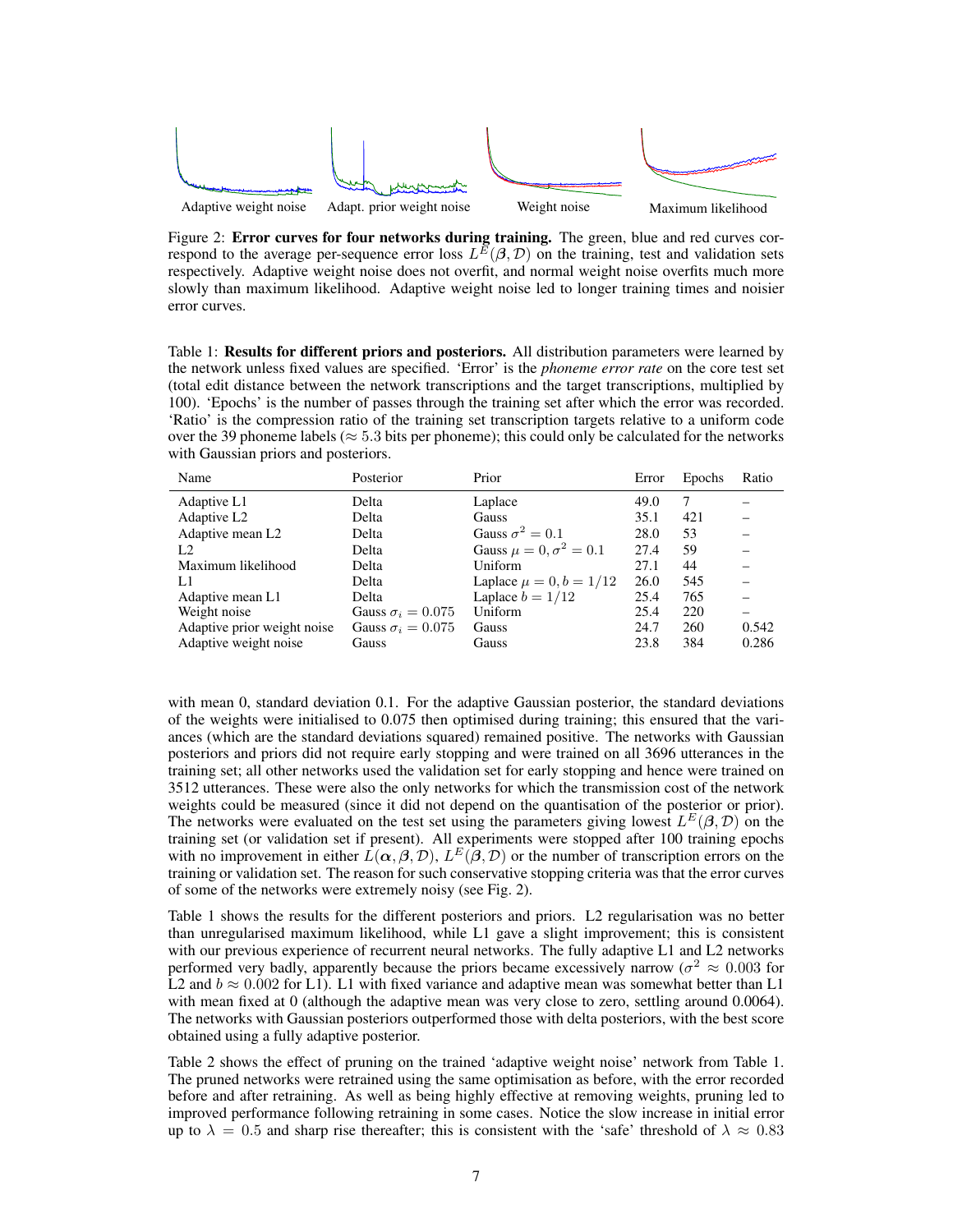Table 2: Effect of Network Pruning. ' $\lambda$ ' is the threshold used for pruning. 'Weights' is the number of weights left after pruning and 'Percent' is the same figure expressed as a percentage of the original weights. 'Initial Error' is the test error immediately after pruning and 'Retrain Error' is the test error following 'Retrain Epochs' of subsequent retraining. 'Bits/weight' is the average bit cost (as defined in Eq. (13)) of the *unpruned* weights.



Figure 3: Weight costs in an 2D LSTM recurrent connection. Each dot corresponds to a weight; the lighter the colour the more bits the weight costs. The vertical axis shows the LSTM cell the weight comes *from*; the horizontal axis shows the LSTM unit the weight goes *to*. Note the low cost of the 'V forget gates' (these mediate vertical correlations between frequency bands in the spectrogram, which are apparently less important to transcription than horizontal correlations between timesteps); the high cost of the 'cells' (LSTM's main processing units); the bright horizontal and vertical bands (corresponding to units with 'important' outputs and inputs respectively); and the bright diagonal through the cells (corresponding to self connections).

mentioned in Section 7. The lowest final phoneme error rate of 23.3 would until recently have been the best recorded on TIMIT; however the application of deep belief networks has now improved the benchmark to 20.5 [3].

#### Acknowledgements

I would like to thank Geoffrey Hinton, Christian Osendorfer, Justin Bayer and Thomas Ruckstieß ¨ for helpful discussions and suggestions. Alex Graves is a Junior Fellow of the Canadian Institute for Advanced Research.



Figure 4: The 'cell' weights from Fig. 3 pruned at different thresholds. Black dots are pruned weights, white dots are remaining weights. 'Cheaper' weights tend to be removed first as  $\lambda$  grows.